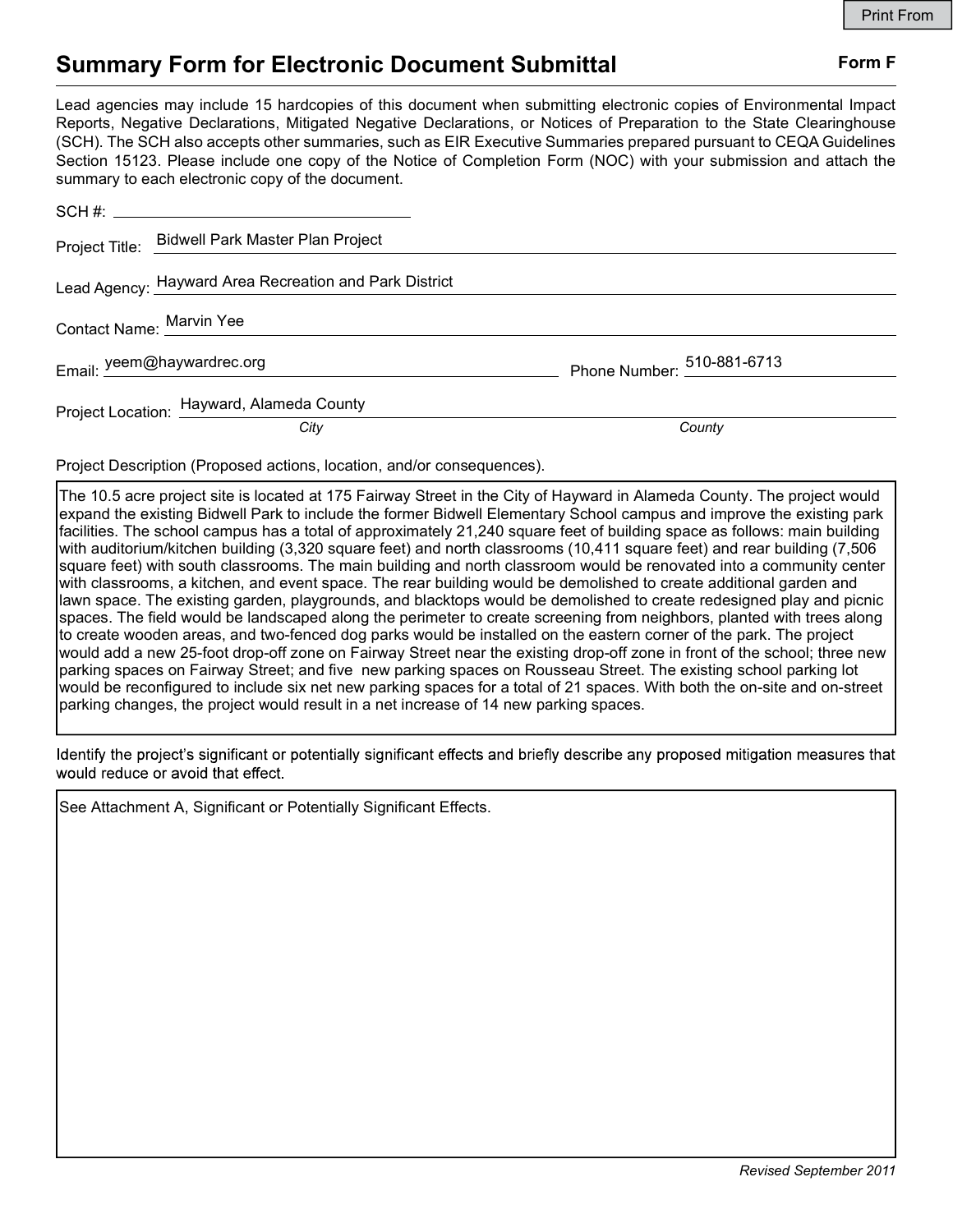If applicable, describe any of the project's areas of controversy known to the Lead Agency, including issues raised by agencies and the public.

 Four community meetings were held by HARD and their design team between June 2019 and October 2019 to solicit input from residents on the desired features and amenities for both the proposed project. Key concerns raised by the neighbors included limited availability of parking, pedestrian access and circulation, and including sufficient onsite lighting The team presented the concept designs for the proposed Bidwell Park to the public at the fourth community meeting on October 24, 2019, which the public approved. No areas of controversy were identified.

Provide a list of the responsible or trustee agencies for the project.

Hayward Area Recreation and Parks District City of Hayward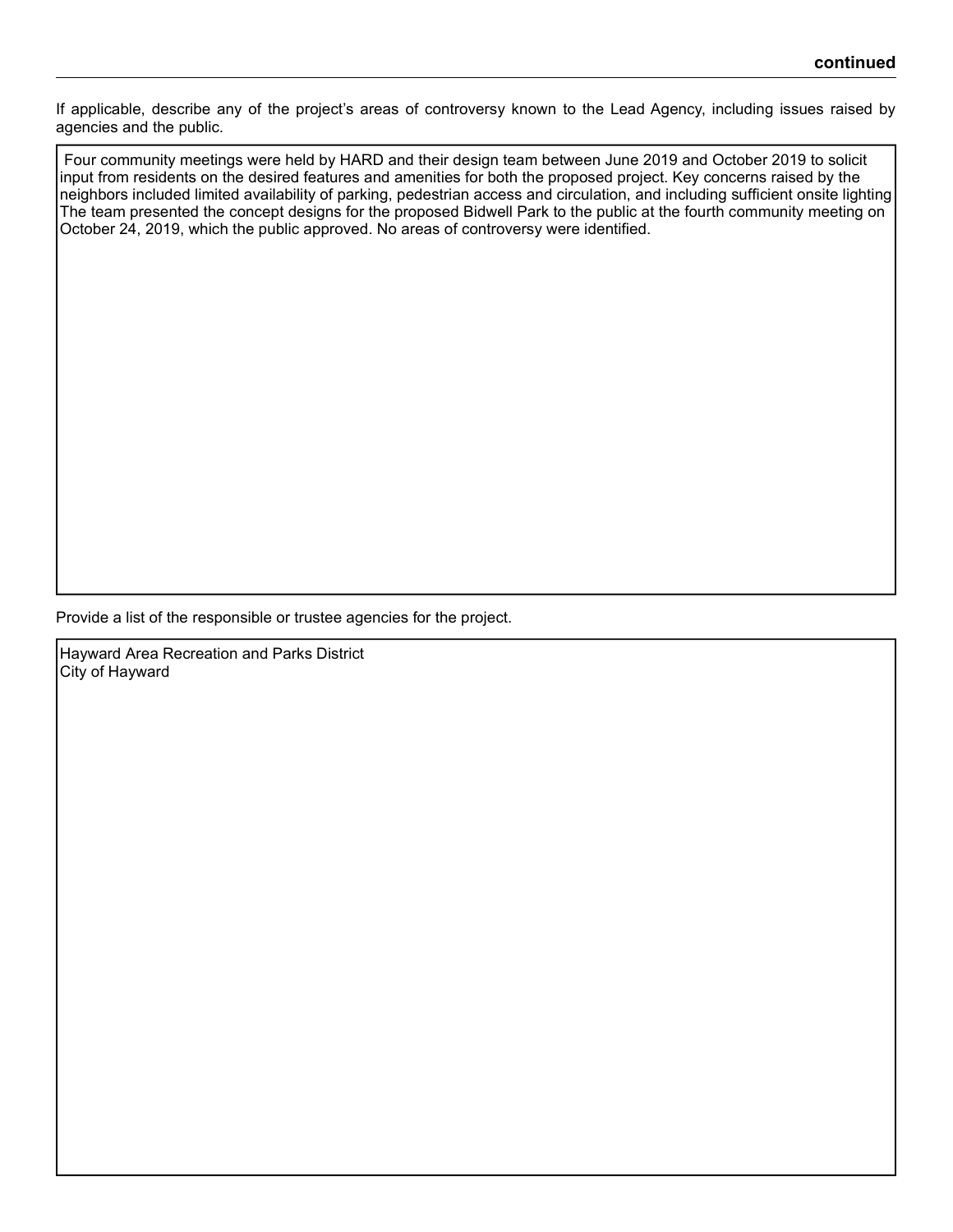# Attachment A, Significant or Potentially Significant Effects

Identify the project's significant or potentially significant effects and briefly describe any proposed mitigation measures that would reduce or avoid that effect.

## **Cultural Resources**

The proposed project would have a very low potential for encountering intact cultural deposits during ground-disturbing activities. However, less-disturbed areas, such as within the adjacent grass fields, have a higher relative potential to support the presence of archaeological resources. Thus, there is the potential to encounter previously undiscovered significant archaeological resources during project construction activities. Should these resources be encountered during project grading and construction, the proposed project could have significant impacts. Mitigation Measure (MM)-1 would require that in the event of the discovery of archaeological resources during construction, construction work would stop and a qualified archaeologist would evaluate the significance of the find. MM-CUL-2 has been incorporated into the project to ensure that potential impacts would be less-than significant impact with mitigation by providing standard procedures in the event that human remains are encountered during project construction.

## **Geology and Soils**

The project region is considered to have the potential to yield significant paleontological resources. Pleistocene-age sedimentary deposits may be encountered during grading activities at the project site. Therefore, while the design of the project would not likely impact paleontological resources, given the sensitivity of the immediate surrounding area, impacts are considered potentially significant. Implementation of MM-GEO-1 would reduce impacts to less than significant with mitigation. MM-GEO-1 would require that in the event of the discovery of paleontological resources during construction, construction work would stop and a qualified paleontologist would evaluate the significance of the find.

### **Hazards and Hazardous Materials**

The proposed project would renovate the main building and demolish the rear building, both of which were constructed in the mid-1950s. Based on an asbestos and lead-based paint survey prepared for the project, asbestos- and lead containing materials are present within buildings on the project site. The Phase I ESA and Agrichemical Impact Assessment noted that termiticides or other agricultural chemicals have been applied to the perimeter of the buildings during the 1950s to the 1970s, and are present in nearsurface soils surrounding the buildings. The Agrichemical Impact Assessment found that lead concentrations in the soil were below the RWQCB residential exposure environmental screening level (ESL) but the arsenic concentrations exceed the current ESL.

However, with implementation of mitigation measures MM-HAZ-1, which requires remediation of known soil contamination, and MM-HAZ-2, which requires the preparation of a Hazardous Materials Contingency Plan that addresses the handling and disposal of asbestos containing materials, lead-based paint, and pesticide-contaminated soils in accordance all federal, state, and local ordinances and policies, impacts would be less than significant with mitigation.